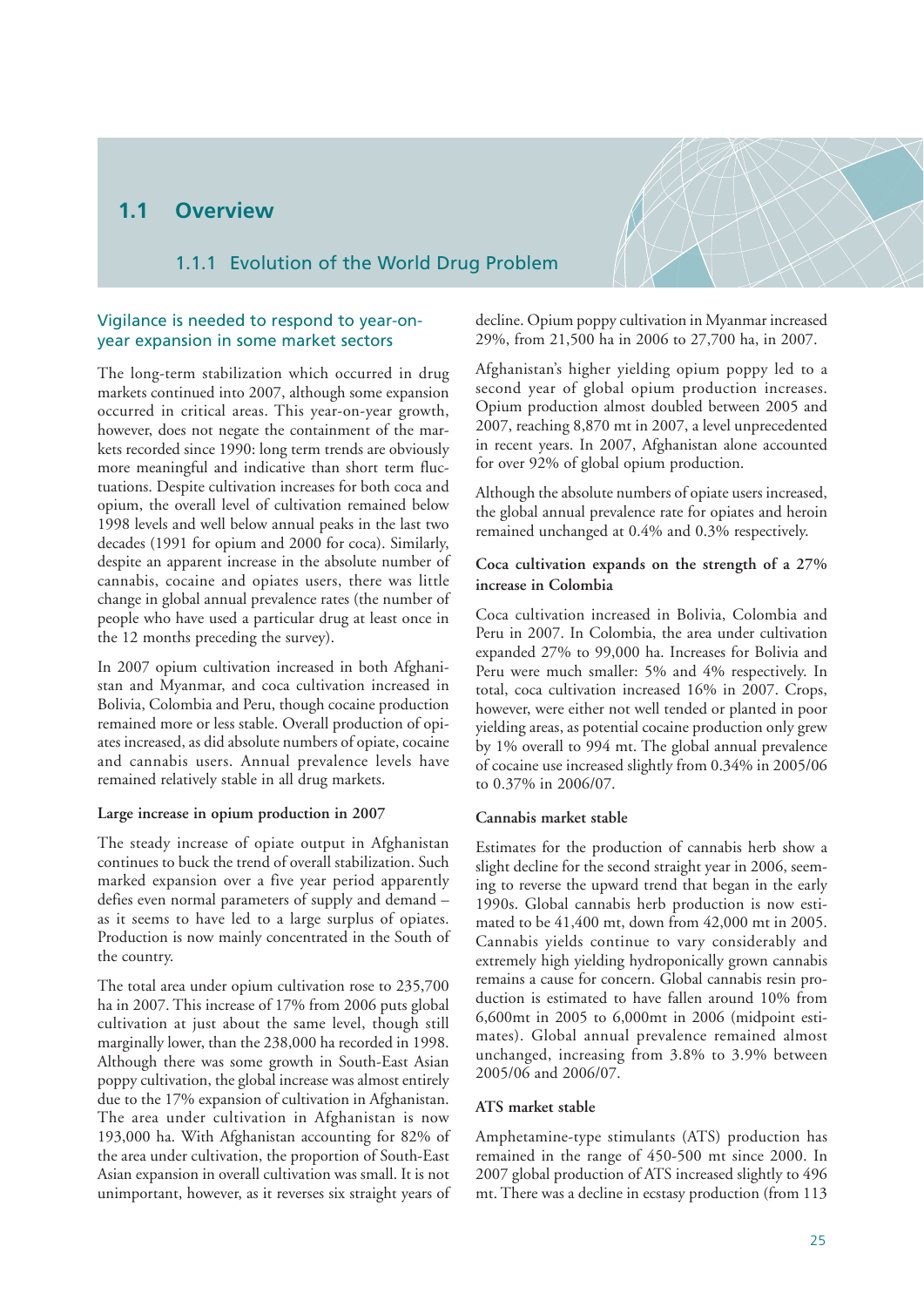

#### **Fig. 2: Global cannabis seizures: 2005-2006**



Source: UNODC, Government reports.

mt in 2005 to 103 mt in 2006), and a decrease in methamphetamine production (from 278 mt to 267 mt) which is again compensated by an increase in global amphetamine production (from 88 mt to 126 mt). The global annual prevalence rate remained 0.6% for amphetamines and 0.2% for ecstasy.

# Drug seizure cases remain relatively stable

States Members reported 1.6 million drug seizure cases to UNODC for the year 2006, over 1.5 million cases a year earlier. At 65% of the total, cannabis accounted for the overwhelming majority of all seizure cases in 2006. Opiates accounted for 14%, coca for 9% and ATS for 7% of global seizures. Other drugs, including substances



such as methaqualone, khat, various synthetic narcotics, LSD, ketamine, various non-specified psychotropic substances, and inhalants were 3% of overall seizures. Some of these substances (such as khat and ketamine) are not under international control, but are under national control in several States Members.

# **Largest quantities of drugs seized are cannabis, cocaine and opiates**

The largest seizures worldwide are for cannabis (herb and then resin), followed by cocaine, the opiates and ATS. Seizures for cannabis herb, the opiates and ATS grew year-on-year in 2006. The quantity of cannabis herb seized grew 12% to 5,200 mt in 2005, while the quantity of resin seizures declined by roughly 25% -



**Fig. 3: Global drug seizures, excluding cannabis: 2005-2006**

Source: UNODC, Government reports.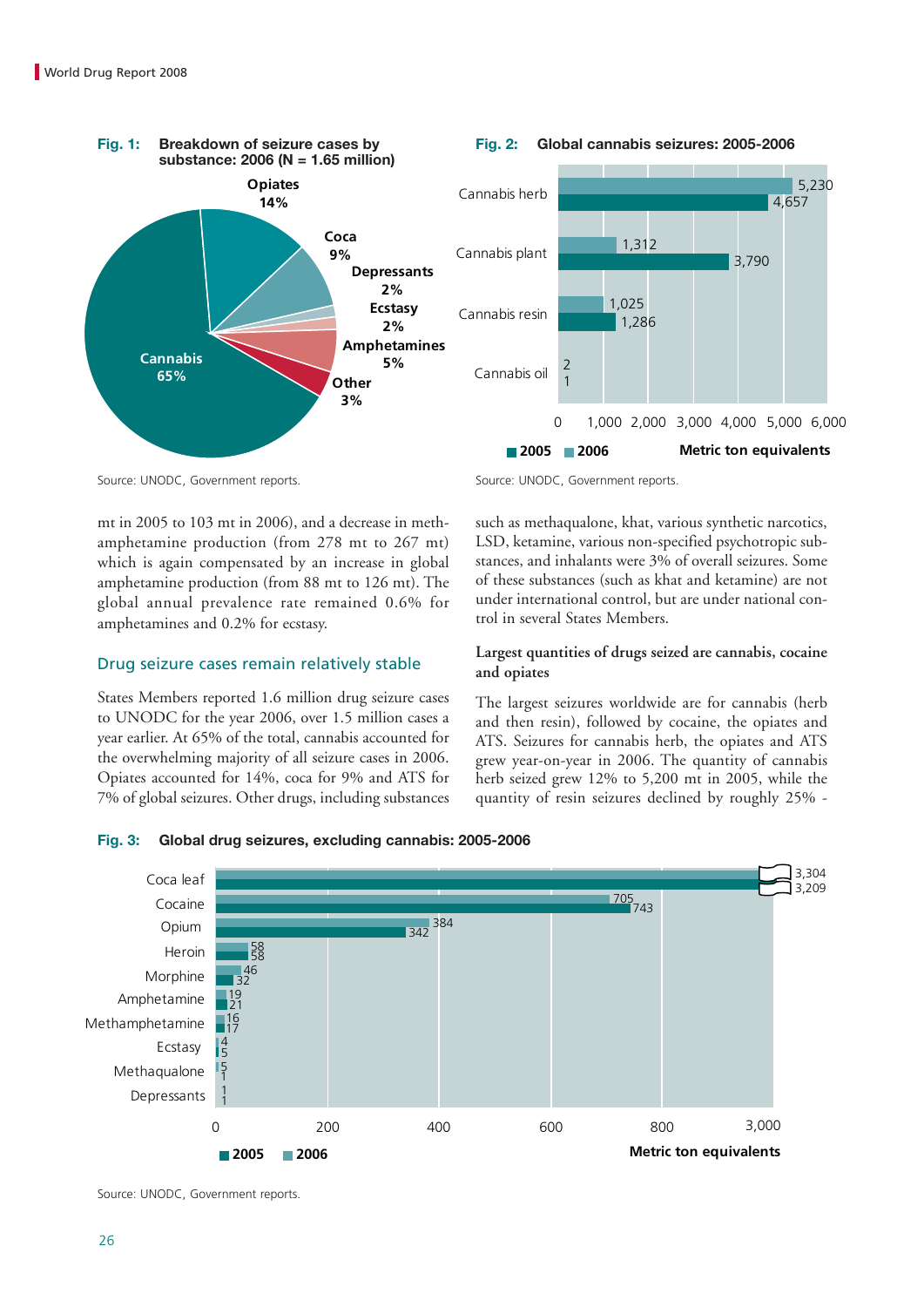**OPIUM** 450 400 350 300 metric tons **metric tons** 250 200 150 100 50  $\Omega$ 1996 1997 1998 1999 2000 2001 2002 2003 2004 2005 2006

**Fig. 4: Trends in the world seizures, 1996-2006**







1996 1997 1998 1999 2000 2001 2002 2003 2004 2005 2006

**CANNABIS HERB**

1,000 2,000 3,000 4,000 5,000 6,000 7,000 8,000

 $\overline{0}$ 

**metric tons**

metric<sub>1</sub>

tons

1996 1997 1998 1999 2000 2001 2002 2003 2004 2005 2006



#### 1996 1997 1998 1999 2000 2001 2002 2003 2004 2005 2006

most likely still reflecting a decline in production in Morocco. Cannabis herb seizures, however, were 27% down compared to 2004 (their post 1998 peak). A significant decline in cannabis plants seized was recorded in 2006.

Seizures of opium and morphine grew 10% and 31% respectively in 2006, reflecting continued production increases in Afghanistan. There has, however, been a stabilization in heroin seizures in 2006. This may be the result of effective control of the precursor chemicals

used in the refining of heroin, as well as overall opiate supply outstripping demand. Following five straight years of expansion, the quantity of cocaine seized fell by 5% in 2006. This is consistent with the stabilization of overall cocaine production over the 2004 to 2006 period. The quantities of amphetamine, methamphetamine and ecstasy seized were all down between 8% and 15% from 2005 to 2006. Overall ATS seizures, however rose by 2%, reflecting seizures of non-specified ATS and "captagon" tablets (which may contain amphetamine).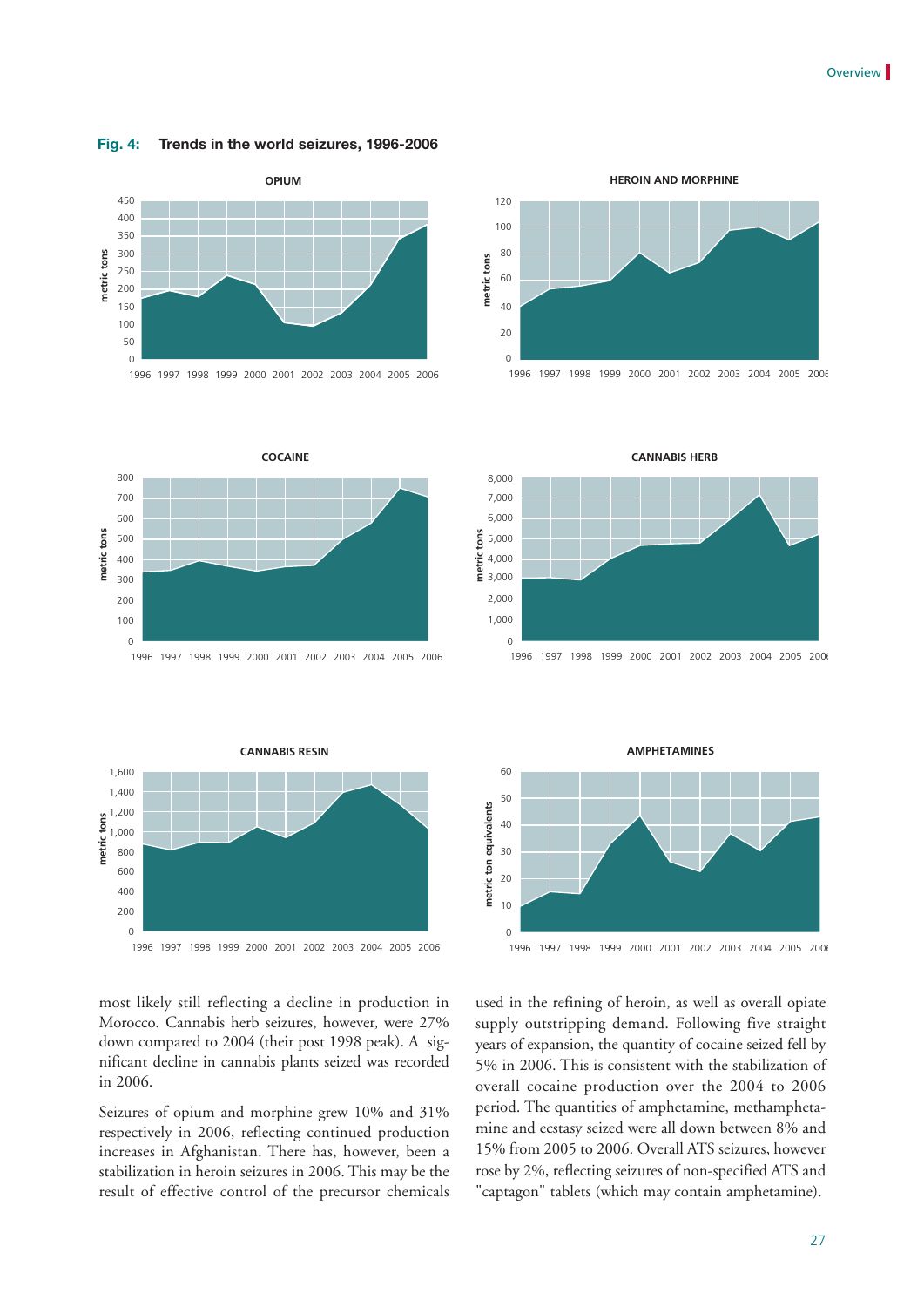

#### **Fig. 5: Global drug seizures in 'unit equivalents': 1985 - 2006**

Source: UNODC, Government reports.

# **Drug seizures in unit terms continue their decline in 2006**

As the quantities of different drugs are not directly comparable, it is difficult to draw general conclusions on overall drug trafficking patterns from them. Since the ratio of weight to psychoactive effects varies greatly from one drug to another (the use of one gram of heroin is not equivalent to the use of one gram of cannabis herb), the comparability of the data is improved if the weight of a seizure is converted into typical consumption units, or doses, taken by drug users. Typical doses tend, however, to vary across countries (and sometime across regions within the same country), across substances aggregated under one drug category (e.g. commercial and high-grade cannabis herb), across user groups and across time. There are no conversion rates which take all of these factors into account. Comparisons made here are based on global conversion rates, of milligrams per dose,<sup>1</sup> found in scientific literature or used among law enforcement agencies as basic rules of thumb. The resulting estimates should be interpreted with caution.

On this basis, global seizures were equivalent to some 31 billion units in 2006, down from 32.5 billion units a year earlier (-5%). The *World Drug Report 2007* argued that the decline of seizures in unit equivalents could not be attributed to reduced law enforcement activity but could probably be explained by the stabilization in global drug production and consumption. Data from 2006 seem to bear this out. With the exception of drugs

in the opiates group, where seizures in unit equivalents have risen slightly, most other drug categories are stable or declining.

Cannabis makes up the largest proportion of drug seizures in unit equivalents, accounting for 67% of all seizures. The coca group accounts for 17% of drug seizures in unit equivalents. Coca seizures remain larger, on average, than seizures for the opiates or ATS group. The trade in this market is led by highly organized large criminal groups, enabling the trafficking of larger quantities of product through well established routes and using modern infrastructure. This enables efficiency gains which can then be attached to profit, or which can supplement product loss. One of the ways to understand the behaviour of criminal markets and transit and trafficking patterns is to look closely at how this indicator develops for each of the four main drug markets.





Source: UNODC, Government reports.

<sup>1</sup> For the purposes of this calculation, the following typical consumption units (at street purity) were assumed: cannabis herb: 0.5 grams per joint; cannabis resin: 0.135 grams per joint; cocaine: 0.1 grams per line; ecstasy: 0.1 grams per pill, heroin: 0.03 grams per dose; amphetamines: 0.03 grams per pill; LSD: 0.00005 grams (50 micrograms).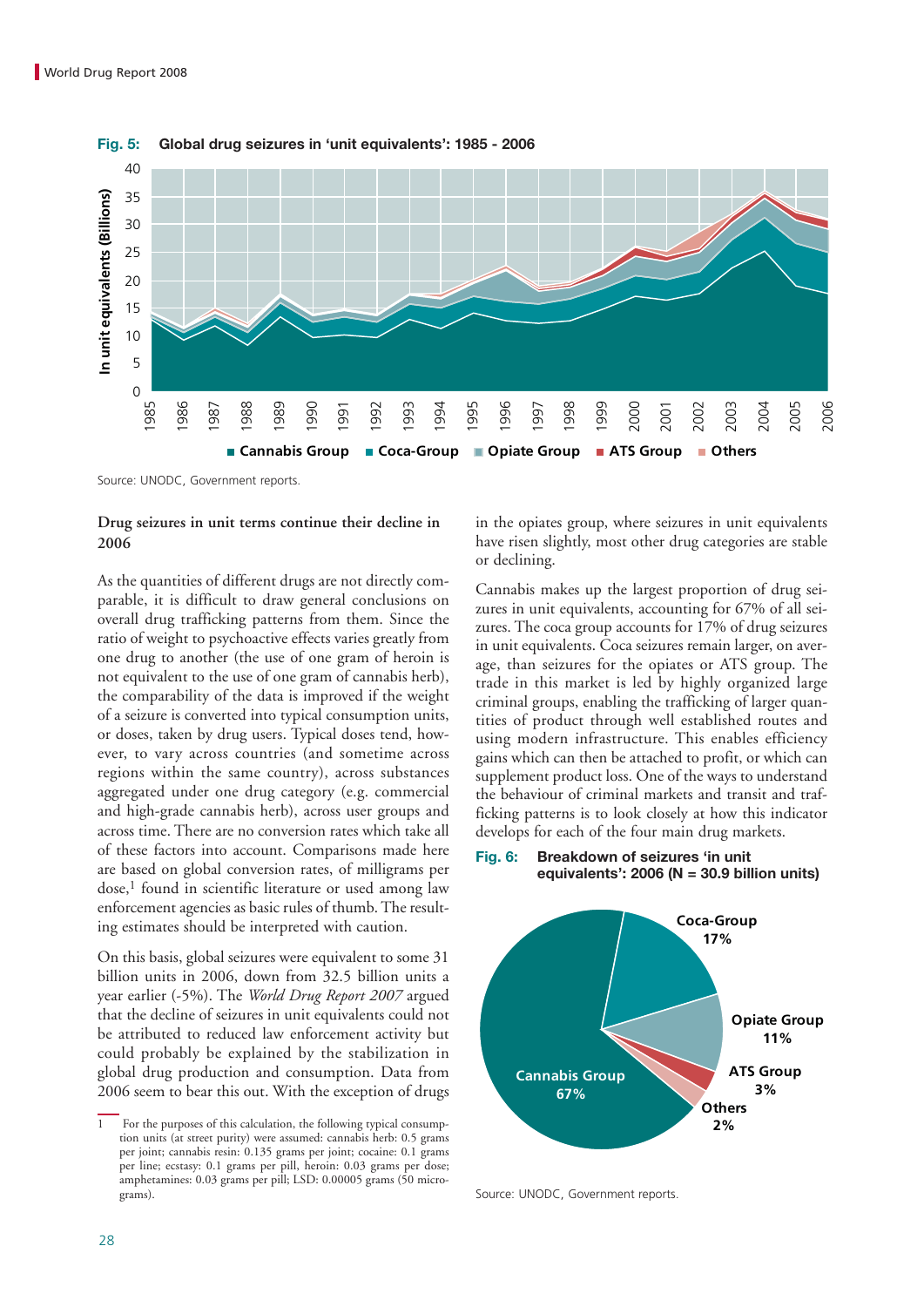



Source: UNODC, Government reports.



# **Fig. 8: Drug dosage units seized per inhabitant: 2006**

\* South America, Central America, and the Carribean. Source: UNODC, Government reports.

The bulk of all seizures remain concentrated in North America (27%), followed by Europe (23%), Asia (21%) and South America, Central America and the Caribbean (18%). Seizures declined in Europe and rose very slightly in Asia between 2005 and 2006.

Per capita patterns have also remained the same year on year. The largest amounts of drugs per inhabitant are seized in North America (19 doses per inhabitant), followed by South America (including Central America and the Caribbean) (12.2 doses) and Europe (9 doses). The global average is 4.7 doses per inhabitant per year. Africa, Oceania and Asia are all below the global average.





Source: UNODC, World Health Organization (WHO)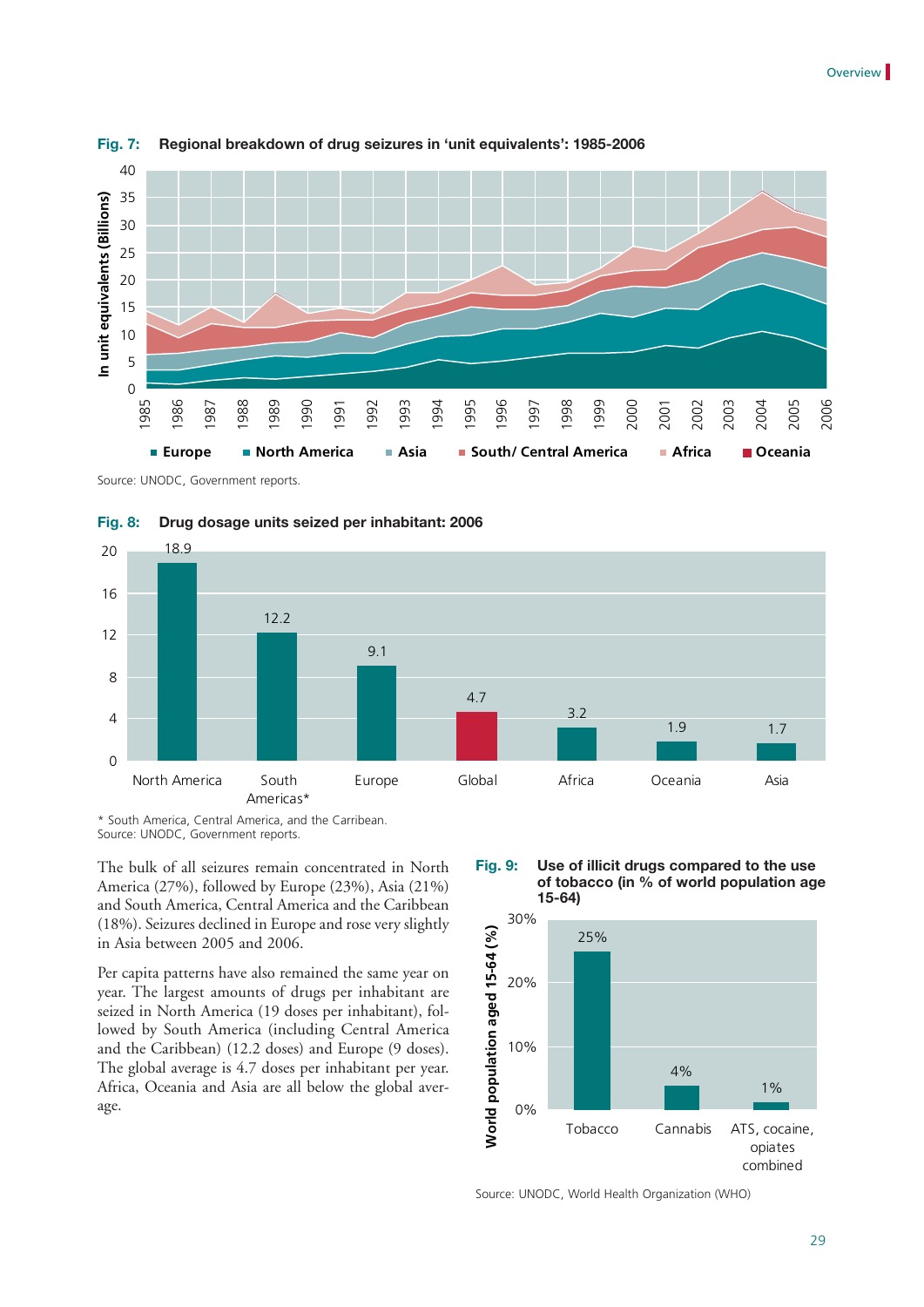#### **Fig. 10: Illegal drug use at the global level (2006/2007)**



# Annual prevalence of drug use stable at the global level

The proportion of drug users in the world population aged 15 to 64 has remained basically stable for the fourth straight year. It remains near the top end of the 4.7% to 5.0% range it has stabilized at since the late 1990s. Approximately 208 million people or 4.9% of the world's population aged 15 to 64 have used drugs at least once in the last 12 months. Problem drug use remains at about 0.6% of the global population aged 15 to 64.

With the exception of ATS, each market has seen some increase in the absolute numbers of drug users, but prevalence rates, where they have increased, have only done so marginally. The global annual prevalence rates for 2006/07 and 2005/06 were as follows: cannabis went from 3.8% to 3.9%, ATS from 0.60% to 0.58%, cocaine

from 0.34% to 0.37%, opiates from 0.37% to 0.39% and heroin from 0.27% to 0.28%. None of these changes were statistically significant.

Cannabis, consumed by close to 166 million persons, continues to be the most prevalent of all illegal drugs used. While there was a year-on-year increase in the absolute number of drug users in this market, there was only a slight increase in the global annual prevalence rate (from 3.8% to 3.9% age  $15 - 64$ ).

There was no growth in the overall demand for amphetamines, the second most widely consumed group of substances. Over the 2006/07 period 25 million people are estimated to have used amphetamines (including methamphetamine) at least once in the previous 12 months, about the same as a year earlier. An estimated 9 million people used ecstasy over the 2006/7 period, up from 8.6 million in 2005/06.



#### **Fig. 11: Prevalence of global drug use in the population age 15-64, late 1990s-2006/07**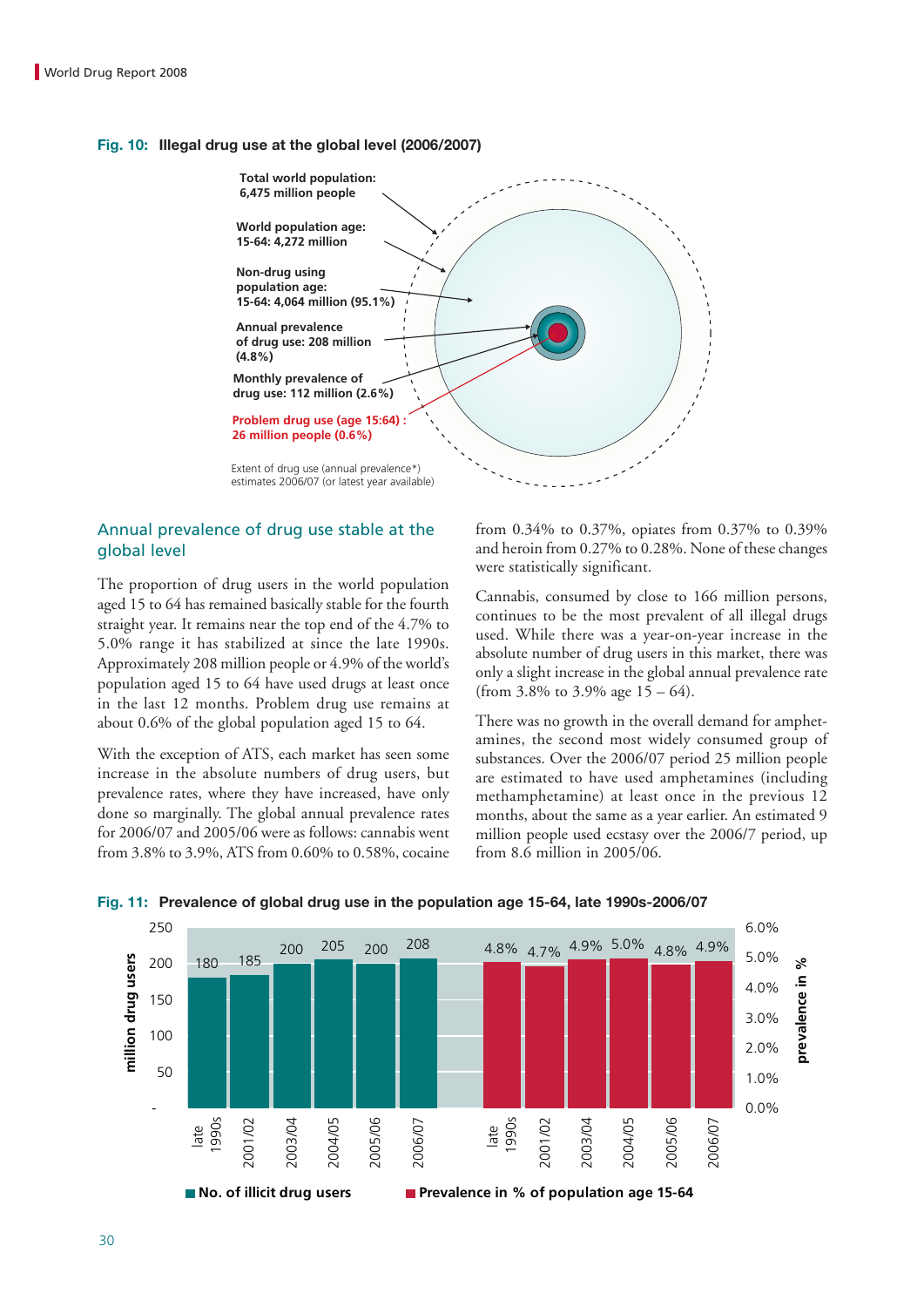

### **Fig. 12: Comparison of UNODC estimates of illicit drug use: late 1990s to 2006/2007**

Sources: UNODC, Government reports, EMCDDA, CICAD, local studies.

| Table 1: |  |  |  | Extent of drug use (annual prevalence*) estimates: 2006/07 (or latest year available) |  |  |
|----------|--|--|--|---------------------------------------------------------------------------------------|--|--|
|----------|--|--|--|---------------------------------------------------------------------------------------|--|--|

|                                        | Canna-     | <b>Amphetamine-type stimulants</b> |                | <b>Cocaine</b> | <b>Opiates</b> | of which  |
|----------------------------------------|------------|------------------------------------|----------------|----------------|----------------|-----------|
|                                        | <b>bis</b> | <b>Amphetamines</b>                | <b>Ecstasy</b> |                |                | is Heroin |
| Number of abusers<br>(in millions)     | 165.6      | 24.7                               | 9              | 16             | 16.5           | 12.0      |
| in % of global population<br>age 15-64 | 3.9%       | 0.6%                               | 0.2%           | 0.4%           | 0.4%           | 0.3%      |

\*Annual prevalence is a measure of the number/percentage of people who have consumed an illicit drug at least once in the 12-month period preceding the assessment.

Sources: UNODC, Government reports, EMCDDA, CICAD, local studies.

The number of opiates users rose to 16.5 million persons in 2006/07 due to higher estimates for Asia. The annual prevalence rate remained 0.4% of the global population aged 15 to 64. Out of these 16.5 million persons, 12 million or 0.3% of the population used heroin.

The number of cocaine users increased in 2006/07 to 16 million persons, raising the prevalence rate from 0.34% to 0.37% per cent at the global level.

# **Treatment demand continues to be highest in North America**

The demand for drug abuse treatment is an important indicator for assessing the world drug situation because it reveals the drugs categories which place the largest burden on national health systems. It should also be noted, however, that drug treatment, as a whole, remains under resourced or simply non-existent in most of the world. Drug users treated within comprehensive health and social welfare programmes remain the minority among the overall drug using population. The decline in treatment demand in North America, for example, could

**Fig. 13: Drug treatment per million inhabitants: 2006 (N = 4.9 million)**



Source: UNODC, Government reports.

reasonably be related to a decline in use; however, in most of Asia and almost all of Africa, where treatment services are rare, treatment data would not be as strongly correlated with use.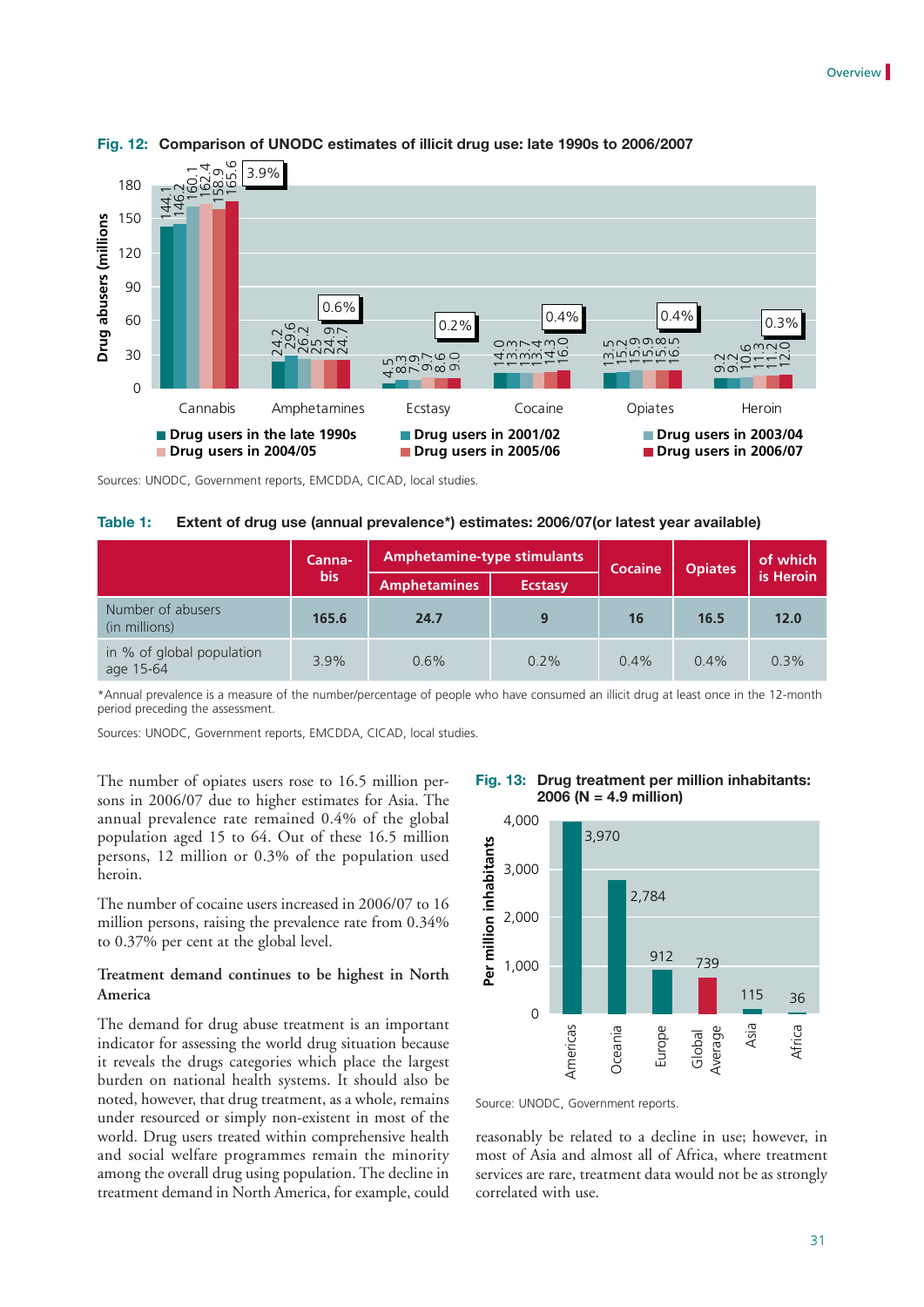

Main problem drugs (as reflected in treatment demand in 2006 (or latest year available) Map 1:

States Members reported a total of 4.9 million people under treatment for drug abuse to UNODC. Of the 26 million people (0.6% of the world's population age 15-65) estimated to be heavily drug-dependent, about one out of five are treated for their problem. The number of persons under treatment grew by 9% in 2006.

The bulk of treatment demand in Asia and Europe is related to opiates use.<sup>2</sup> Within Europe, treatment demand for opiates use is higher in Eastern Europe and lower in Western Europe. As new drugs have entered both markets, particularly the ATS group for both and cocaine for Europe, the proportion of opiate-related treatment in overall treatment demand has been declining in both regions since the late 1990s<sup>3</sup>.

In South America, cocaine continues to account for most of the drug use related treatment demand with the proportion increasing from 48% in 2005 to 54% in 2006. As cocaine continues to make inroads into European markets, treatment demand there has increased as well, tripling over the last decade. Cocaine related treatment demand has remained largely stable in North America and Africa in 2006.

Most of the demand for drug related treatment in Africa is related to cannabis (63% in 2006). Treatment demand for cannabis has increased globally over the last decade. In 2006 it was the most prevalent reason for treatment in Africa, Oceania and North America. The availability of cannabis with higher levels of THC than in the past remains a cause for concern particularly among developed countries.

The proportion of ATS related treatment remains highest in Asia (19%), notably in East & South-East Asia and Oceania. ATS declined as a proportion of overall treatment demand in North America and rose slightly in Europe.

While some countries have a comprehensive treatment registry system, others only provide data from a few clinics. Simply adding up such numbers of people treated for specific substances would produce a strong bias in favour of the countries which have nationwide monitoring systems. In order to overcome this problem, the proportions at the country-level were first calculated and based on these results, the (unweighted) averages of the respective region were derived. The data shown are those reported for the year 2006. In case no data for a specific country were reported for 2006, data obtained in previous vears were used instead.

The comparisons are based on treatment data statistics compiled and  $\overline{3}$ published in the World Drug Report 2000.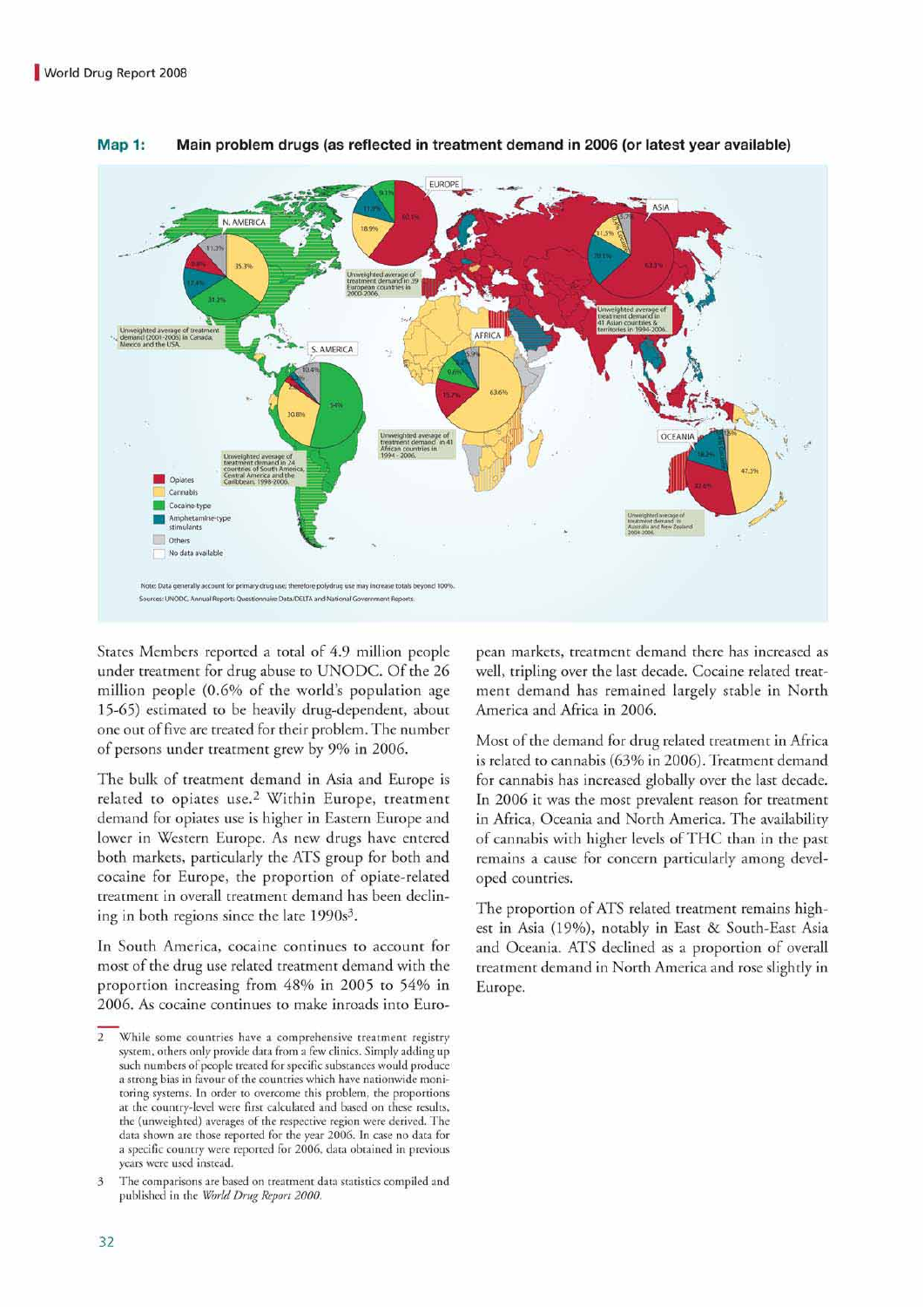

# Fig. 14: Proportion of people in drug related treatment, by specific substance: 1997/98 and 2006<sup>\*</sup>



\* 2006 or latest year available; calculated as the unweighted average of countries reporting in a specific region; information based on reports from 40 countries in Asia; 38 countries in Europe, 27 countries in Africa; 24 countries in South America, Central America and the Caribbean, 3 countries in North America and 2 countries in the Oceania region. Sources: UNODC, Government reports, EMCDDA, CICAD.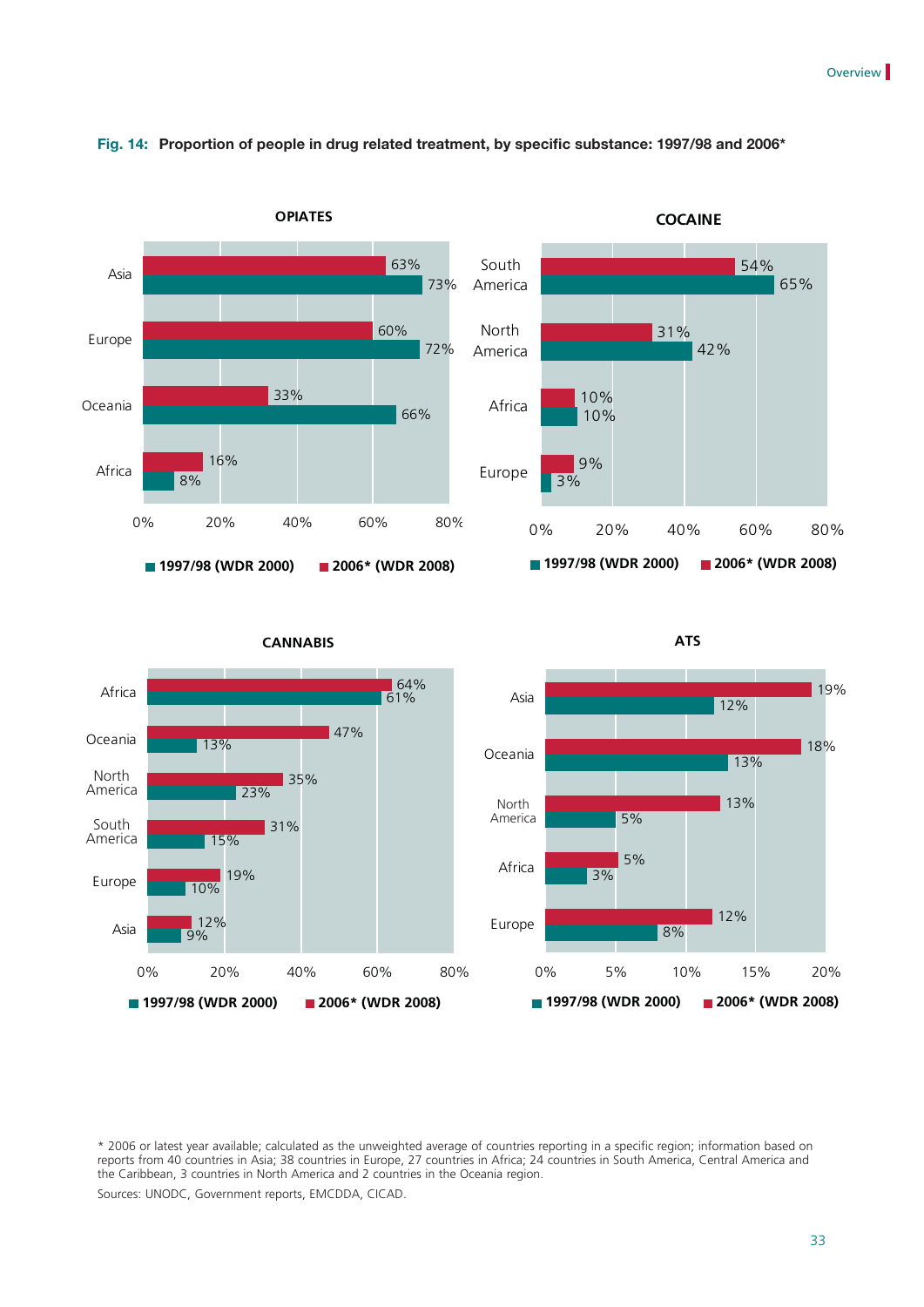# 1.1.2 Outlook for the World Drug Markets

# Long term stabilization

While there is every indication that all four drug markets have been contained over the long term, sustaining this will require increased international vigilance. There are many possible areas where this containment is vulnerable: a lessening of the vigilance and control provided by law enforcement, an expansion of supply and marketing techniques by organized criminal groups, insufficient prevention and treatment services provided by States Members. The list, in fact, could be quite extensive, which is why, following this period of stabilization, it is important to look to the elements which will make it sustainable.

Addressing the cultivation and production of opiates in Afghanistan is a long-term effort. The growth of opium in the southern part of the country has been extremely rapid and now there are indications that the cultivation of cannabis is increasing. Not much is known about this latest trend but, should it prove lucrative (price indicators are that it approaches opium in places) the country already has the markets and techniques to support a thriving industry. While there are early indications that the level of opium cultivation may decrease somewhat in 2008, this is not the time for complacency at the national or international level.

Although annual prevalence levels for all drugs are stable at the global level, patterns of abuse are shifting and consumption could increase in areas which are least equipped to deal with the associated costs and harms of abuse. It is likely that as new drug trafficking routes develop, new markets will develop alongside. There are indications that such routes have developed over the course of the last few years in West Africa, for example. Also, surpluses in supply – Afghan opiates being the predominant example – could create new preferences and new users. Local consumption of opiates, both in Afghanistan and Myanmar and their neighbouring countries, should receive greater attention in this respect.

# **Opiates**

For the medium term, the opiates market is going to continue expanding and contracting on the basis of production in Afghanistan. While there are early signs that cultivation in Afghanistan may stabilize in 2008,

the impact will be muted if the stabilization does not extend into the medium term. With the number of provinces where opium is cultivated decreasing, special attention should be paid to containing cultivation within the country.

While there is a likelihood that demand will increase in the short term, especially in the counties neighbouring Afghanistan and along some of the main trafficking routes, it is unlikely to keep pace with the expansion of supply. We have seen some price responsiveness in the local market, but it is too early to gauge the affect on farmers' planting decisions in the next season.

# **Cocaine**

In the short term there is a danger that the increase in cultivation in 2007 could lead to an increase in production in 2008. As farmers try to increase yields on low yielding areas, new fields may be better attended in the future. The cocaine market is forecast to stabilize in the medium term as production levels and consumption continues to decline or flatten in the main markets of North America and Western Europe.

However, as demand in North America and Europe contracts there may be a development of new markets. These could develop along new trafficking routes, for example in West Africa, or in the South and Central American countries close to both transit areas and supply. Consumption of cocaine is still extremely limited in Asia, though it appears to be going up as levels of affluence increase. If availability increases in this region there is a danger that use could increase.

# **Cannabis**

The cannabis market will continue as the predominant illicit drug market. This market has an extremely wide range of consumers, in terms of age, income, lifestyle, ethnicity, and nationality. This comprehsiveness probably will help the market to rebound if a contraction of demand were to take place in the main cannabis markets, as public messages and treatment demand increase the perception of risks associated with cannabis use. This is likely to happen, particularly amongst North American and European youth,

Unfortunately, even this is unlikely to stop increases in cannabis use in developing countries. Use in South West